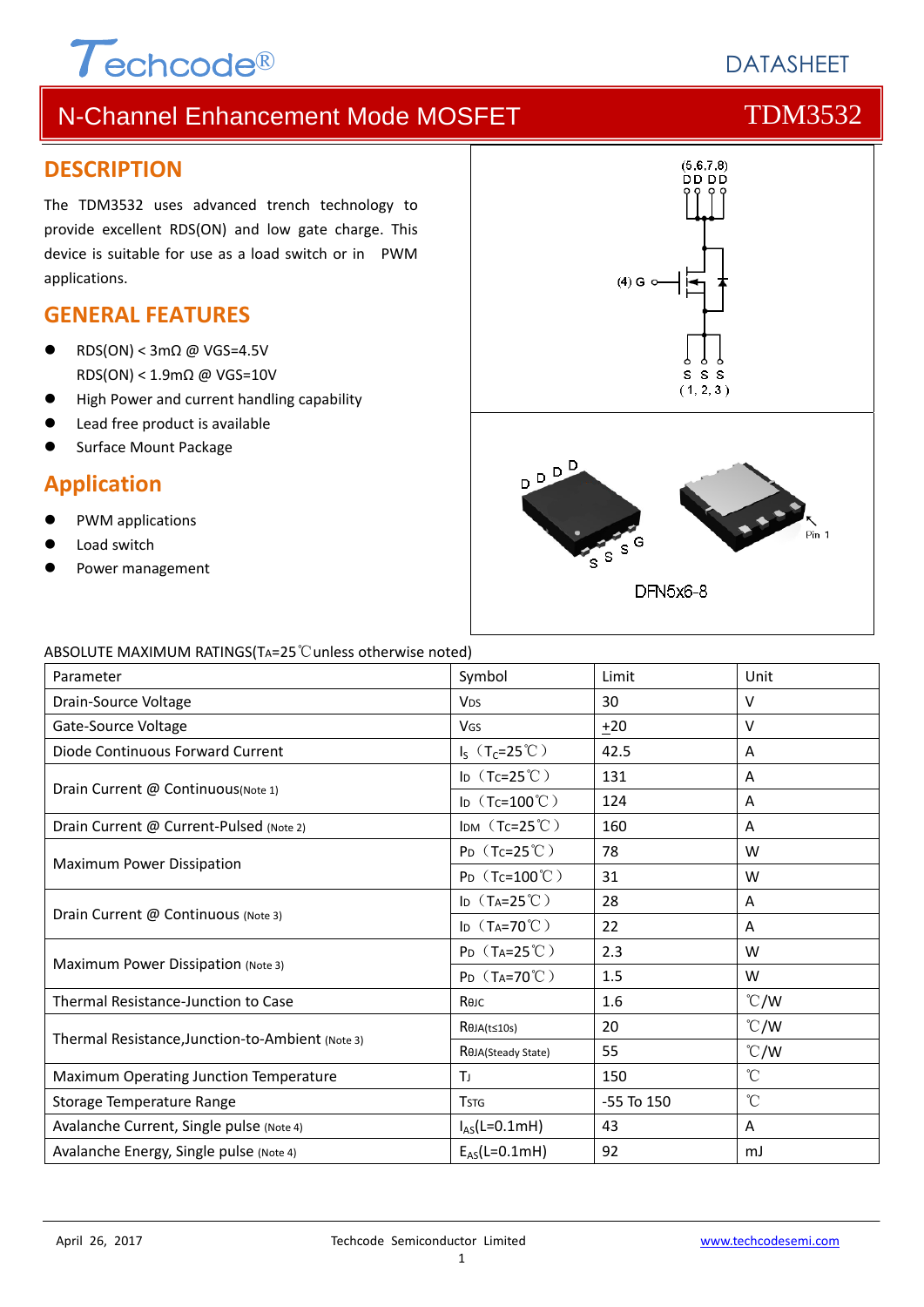

# N-Channel Enhancement Mode MOSFET THE TDM3532

### **ELECTRICAL CHARACTERISTICS (TA=25**℃**unless otherwise noted)**

| Parameter                                 | Symbol                   | Condition                                   |                | Min            | Typ            | Max                      | Unit      |  |
|-------------------------------------------|--------------------------|---------------------------------------------|----------------|----------------|----------------|--------------------------|-----------|--|
| OFF CHARACTERISTICS                       |                          |                                             |                |                |                |                          |           |  |
| Drain-Source Breakdown Voltage            | <b>BV</b> <sub>DSS</sub> | VGS=0V ID=250µA                             |                | 30             | $\mathbb{L}$   | $\overline{\phantom{a}}$ | V         |  |
| Zero Gate Voltage Drain Current           | <b>IDSS</b>              | VDS=24V,VGS=0V                              |                | ÷,             | $\blacksquare$ | $\mathbf{1}$             | $\mu$ A   |  |
| Gate-Body Leakage Current                 | lgss                     | VGS=±20V,VDS=0V                             |                | $\overline{a}$ | $\overline{a}$ | ±100                     | nA        |  |
| <b>ON CHARACTERISTICS (Note 3)</b>        |                          |                                             |                |                |                |                          |           |  |
| <b>Gate Threshold Voltage</b>             | VGS(th)                  | V <sub>DS</sub> =VGS, I <sub>D</sub> =250µA |                | 1.3            | 1.6            | 2.3                      | V         |  |
| Drain-Source On-State Resistance (Note 5) | RDS(ON)                  | VGS=4.5V, ID=12A                            |                | ÷,             | 2.2            | 3                        | $m\Omega$ |  |
|                                           |                          | VGS=10V, ID=20A                             |                |                | 1.5            | 1.9                      | $m\Omega$ |  |
|                                           |                          |                                             | $T_j = 125$ °C | $\overline{a}$ | 2.2            | $\overline{\phantom{a}}$ | $m\Omega$ |  |
| <b>DYNAMIC CHARACTERISTICS (Note6)</b>    |                          |                                             |                |                |                |                          |           |  |
| Gate Resistance                           | $R_G$                    | VDS=0V, VGS=0V, F=1.0MHz                    |                | $\overline{a}$ | 0.9            | $\overline{2}$           | Ω         |  |
| Input Capacitance                         | Ciss                     | VDS=15V, VGS=0V, F=1.0MHz                   |                | $\overline{a}$ | 2800           | 3660                     | PF        |  |
| <b>Output Capacitance</b>                 | Coss                     |                                             |                | $\overline{a}$ | 1900           | 2485                     | PF        |  |
| Reverse Transfer Capacitance              | Crss                     |                                             |                | $\overline{a}$ | 140            | 180                      | PF        |  |
| <b>SWITCHING CHARACTERISTICS (Note 6)</b> |                          |                                             |                |                |                |                          |           |  |
| Turn-on Delay Time                        | $td($ on $)$             | $VDS=15V$ , RL=15 $\Omega$ , VGEN=10V,      |                | $\overline{a}$ | 15.5           | $\Box$                   | nS        |  |
| Turn-on Rise Time                         | tr                       | $RG = 6\Omega$ Ip=1A                        |                | $\overline{a}$ | 11             | $\Box$                   | nS        |  |
| Turn-Off Delay Time                       | td(off)                  |                                             |                | $\overline{a}$ | 35             | $\Box$                   | nS        |  |
| Turn-Off Fall Time                        | tf                       |                                             |                |                | 40             | $\overline{a}$           | nS        |  |
| <b>Total Gate Charge</b>                  | Q <sub>g</sub>           | VDS=15V, ID=20A, VGS=4.5V                   |                | $\overline{a}$ | 21.2           | $\overline{a}$           | nC        |  |
| Gate-Source Charge                        | Qgs                      |                                             |                | $\overline{a}$ | 4.3            | $\Box$                   | nC        |  |
| Gate-Drain Charge                         | Qgd                      |                                             |                | L.             | 8.3            | $\overline{\phantom{a}}$ | nC        |  |
| Body Diode Reverse Recovery Time          | Trr                      | IF=20A, $dl/dt=100A/\mu s$                  |                | $\overline{a}$ | 50             | $\overline{a}$           | nS        |  |
| Body Diode Reverse Recovery Charge        | Qrr                      |                                             |                | $\overline{a}$ | 45             | $\overline{a}$           | nC        |  |
| DRAIN-SOURCE DIODE CHARACTERISTICS        |                          |                                             |                |                |                |                          |           |  |
| Diode Forward Voltage (Note 5)            | <b>V<sub>SD</sub></b>    | VGS=0V,Is=20A                               |                | $\overline{a}$ | 0.8            | 1.1                      | $\vee$    |  |

NOTES:

1. continue current is limited by bonding wire.

2. Pulse width limited by max. junction temperature.

3. RθJA steady state t=999s.

4. UIS tested and pulse width limited by maximum junction temperature 150℃

5. Pulse Test: Pulse Width  $\leq 300$ μs, Duty Cycle  $\leq 2\%$ .

6. Guaranteed by design, not subject to production testing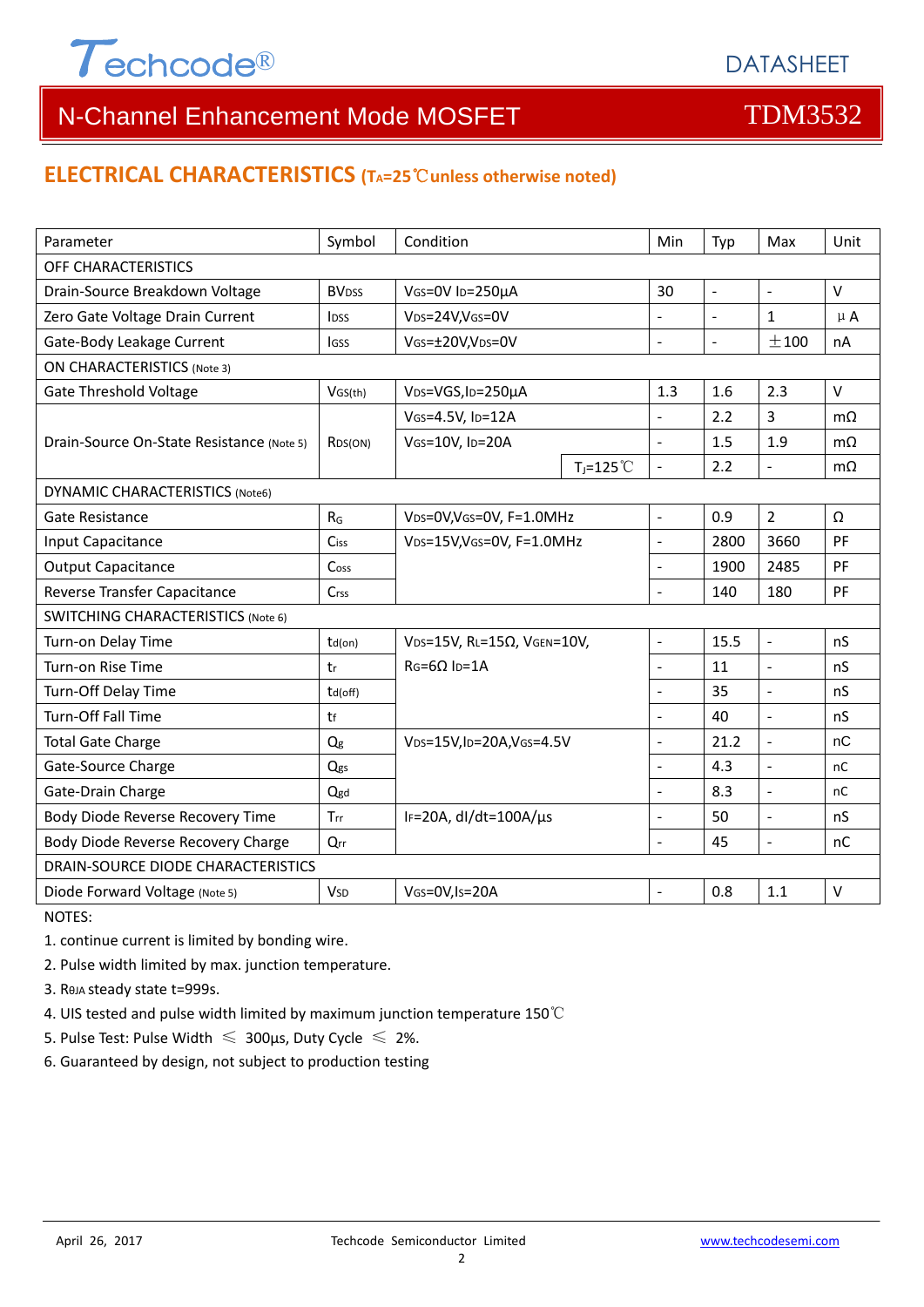

# N-Channel Enhancement Mode MOSFET TOM3532

# **Typical Operating Characteristics**





### **Drain Current**

Square Wave Pulse Duration (sec)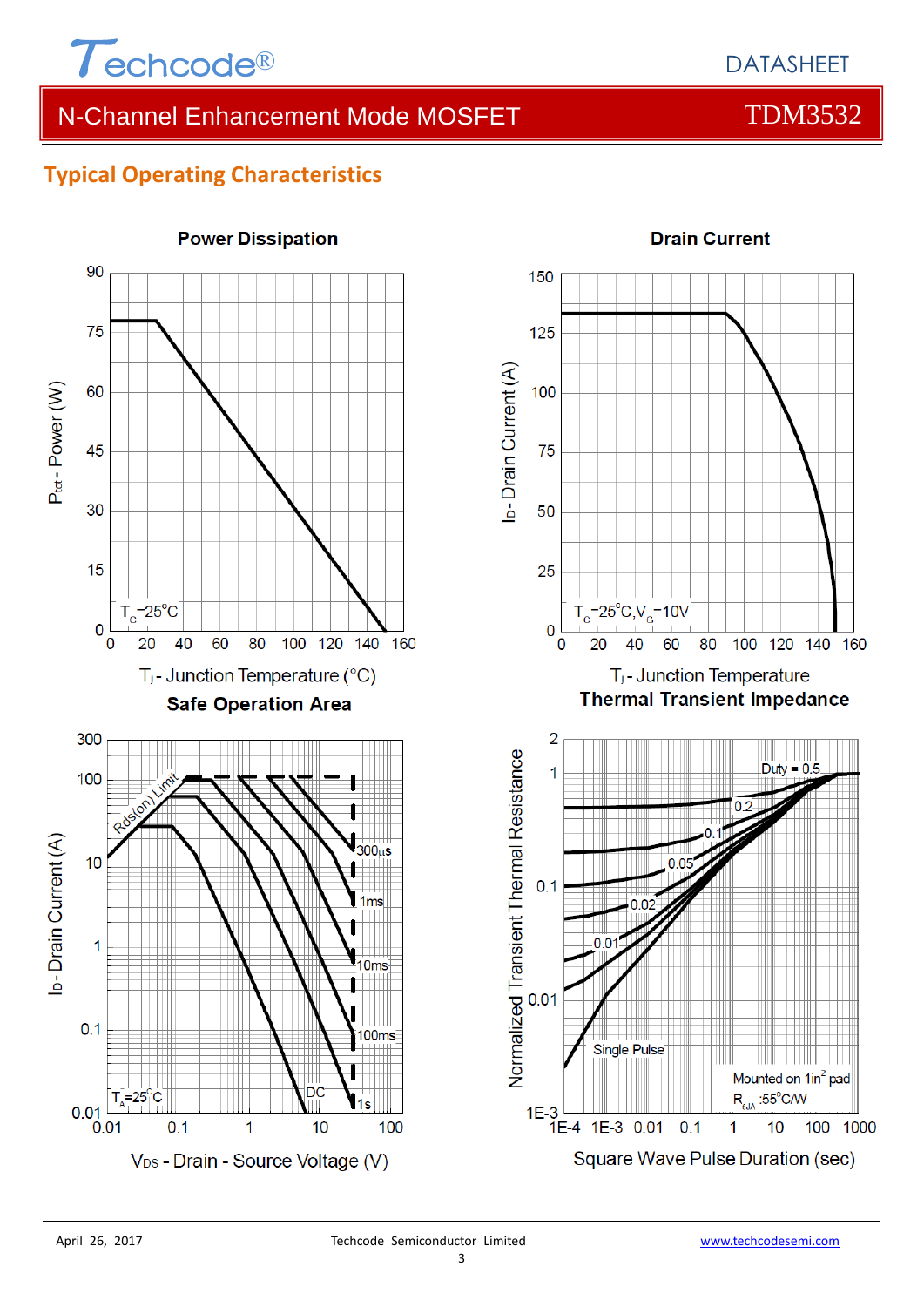

# N-Channel Enhancement Mode MOSFET THE TDM3532

## **Typical Operating Characteristics(Cont.)**



# **Output Characteristics**



### **Drain-Source On Resistance**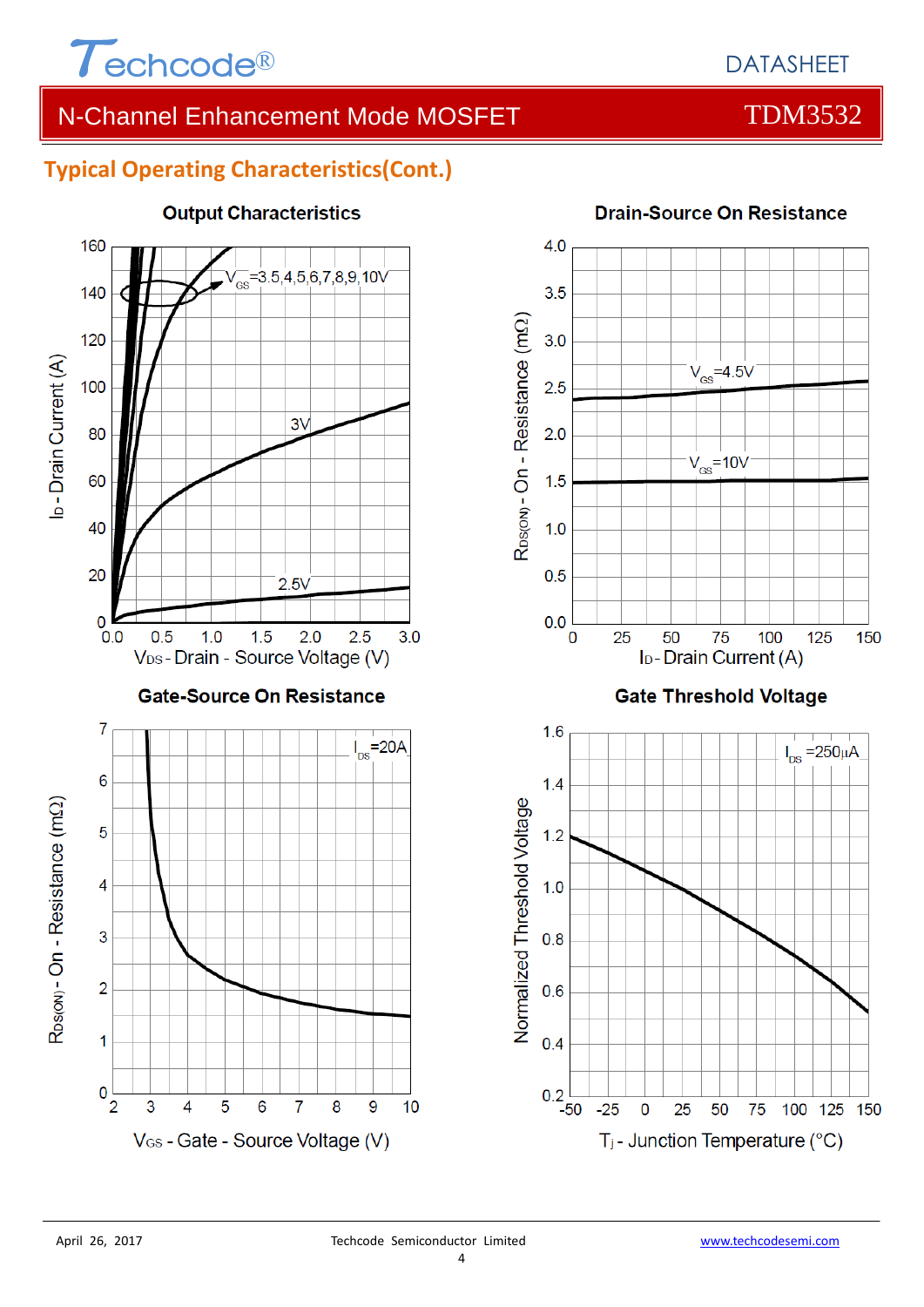

# N-Channel Enhancement Mode MOSFET THE TDM3532

### **Typical Operating Characteristics (Cont.)**



**Drain-Source On Resistance** 

# 100 Is - Source Current (A)  $T = 150^{\circ}$ C  $10$  $T = 25^{\circ}C$ 1  $0.1$ <sub>0.0</sub>  $0.2$  $0.4$  $0.6$  $0.8$  $1.0$  $1.2$  $1.4$ V<sub>SD</sub> - Source - Drain Voltage (V)

### **Source-Drain Diode Forward**

**Gate Charge** 

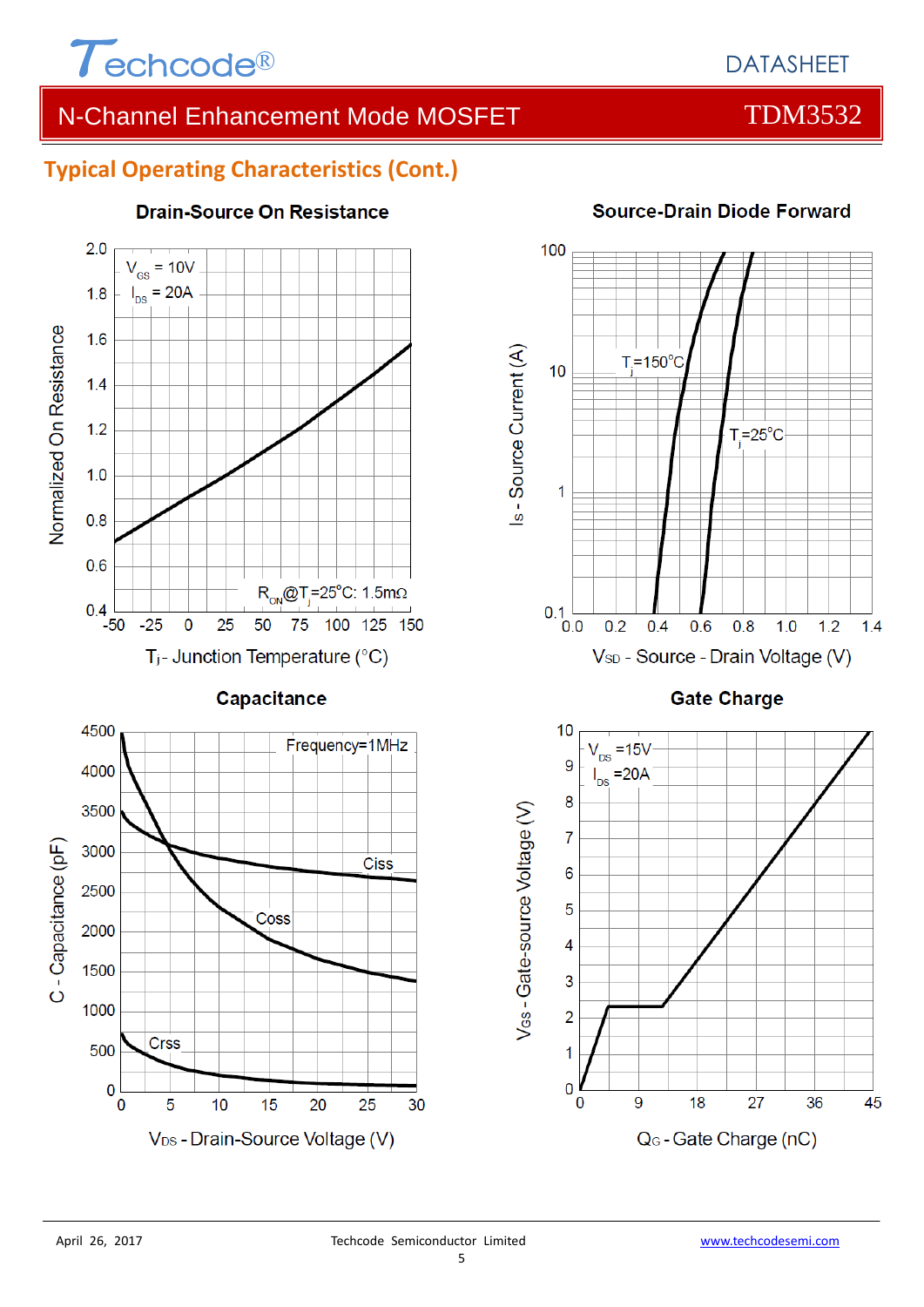

# N-Channel Enhancement Mode MOSFET THE TOM3532

# **Typical Operating Characteristics (Cont.)**



### **Transfer Characteristics**

## DATASHEET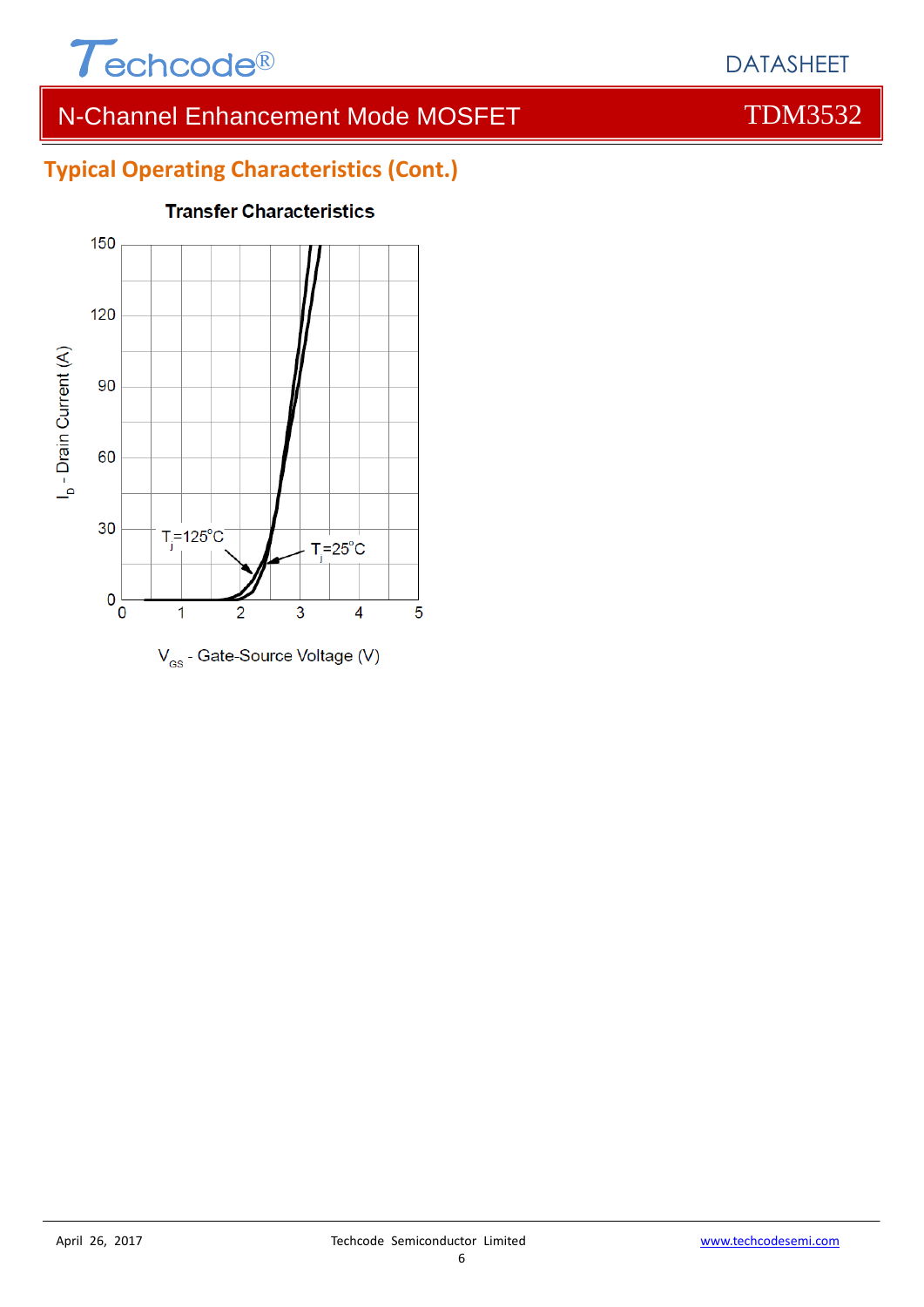

# N-Channel Enhancement Mode MOSFET THE TOM3532

**Package Information**

#### DFN5\*6-8 Package





|                | <b>DFN5x6-8</b> |                    |               |       |  |  |  |
|----------------|-----------------|--------------------|---------------|-------|--|--|--|
| romM≺o         |                 | <b>MILLIMETERS</b> | <b>INCHES</b> |       |  |  |  |
|                | MIN.            | MAX.               | MIN.          | MAX.  |  |  |  |
| А              | 0.90            | 1.20               | 0.035         | 0.047 |  |  |  |
| в              | 0.3             | 0.51               | 0.012         | 0.020 |  |  |  |
| с              | 0.19            | 0.25               | 0.007         | 0.010 |  |  |  |
| D              | 4.80            | 5.30               | 0.189         | 0.209 |  |  |  |
| D1             | 4.00            | 4.40               | 0.157         | 0.173 |  |  |  |
| Е              | 5.90            | 6.20               | 0.232         | 0.244 |  |  |  |
| E1             | 5.50            | 5.80               | 0.217         | 0.228 |  |  |  |
| е              | 1.27 BSC        |                    | 0.050 BSC     |       |  |  |  |
| F              | 0.05            | 0.30               | 0.002         | 0.012 |  |  |  |
| F <sub>1</sub> | 0.35            | 0.75               | 0.014         | 0.030 |  |  |  |
| G              | 0.05            | 0.30               | 0.002         | 0.012 |  |  |  |
| G1             | 0.35            | 0.75               | 0.014         | 0.030 |  |  |  |
| н              | 3.34            | 3.9                | 0.131         | 0.154 |  |  |  |
| κ              | 0.762           |                    | 0.03          |       |  |  |  |



Note: 1. Dimension D, D1, D2 and E1 do not include mold flash or protrusions. Mold flash or protrusions shall not exceed 10 mil.

DATASHEET